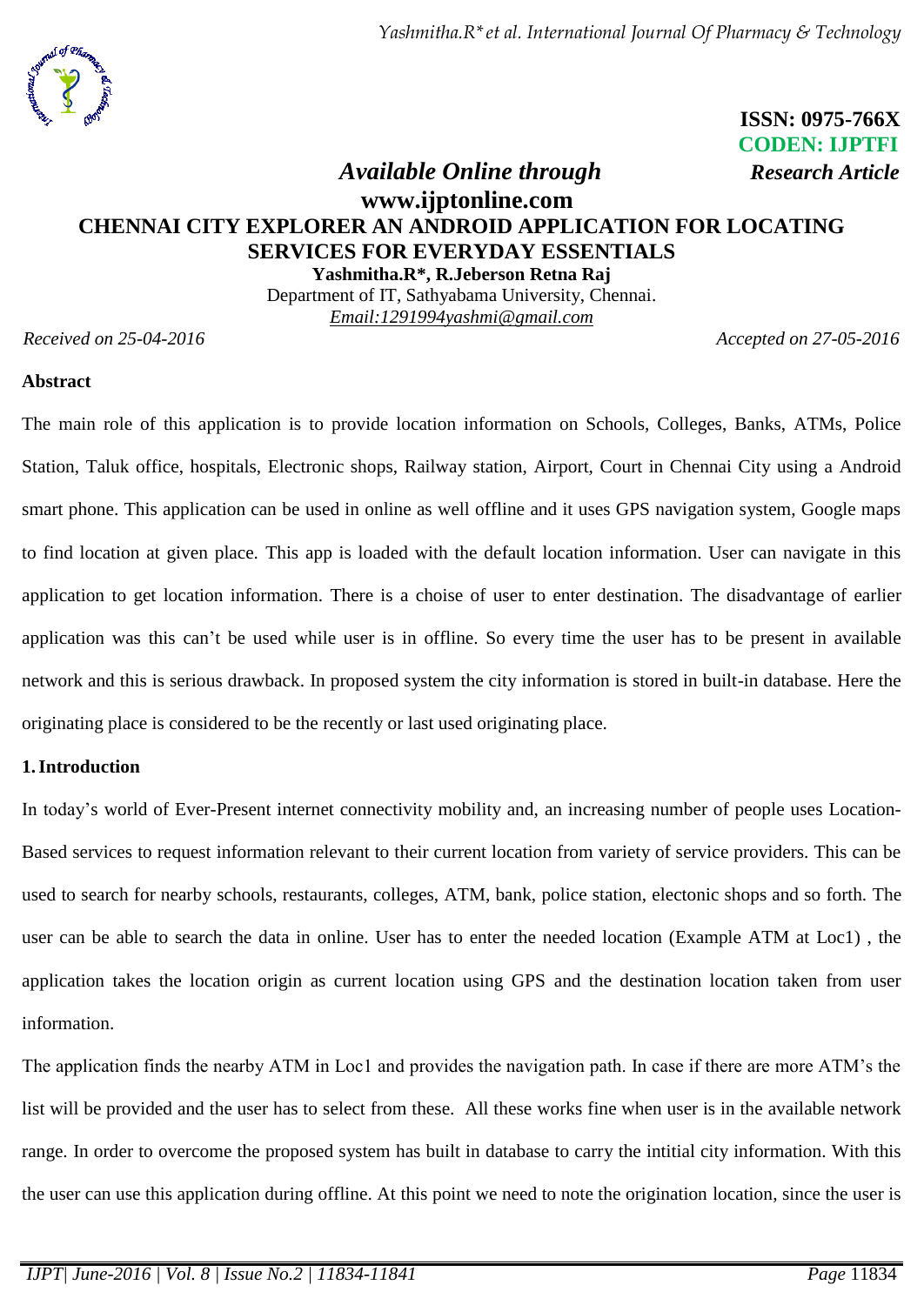*Yashmitha.R\*et al. International Journal Of Pharmacy & Technology*

offline the recently used location will be used as origination location and the destination location would be the search location. And the navigation path would be shown. Since the internet and data is growing and updating at faster manner we need the application to be updated to show the detailed, vast, correct, updated informatio. When user comes online, the application itself gathers the data and updates its database. The paper is organized as follows, we discussed a literature survey in section II, the architecture model in section III, the proposed system in section IV, organization of work in section V, implementation in section VI, results and discussion in section VII, conclusion in section VIII, future enhancement and reference follows.

## **1.2. Literature Survey**

*1) List of this applications, which provides city informationduring online.*



**Fig 1: Apps to provide the location information online**

*2) List of applications to provide location information during offline.*



**Fig 2: There are no proper apps to be used offline.**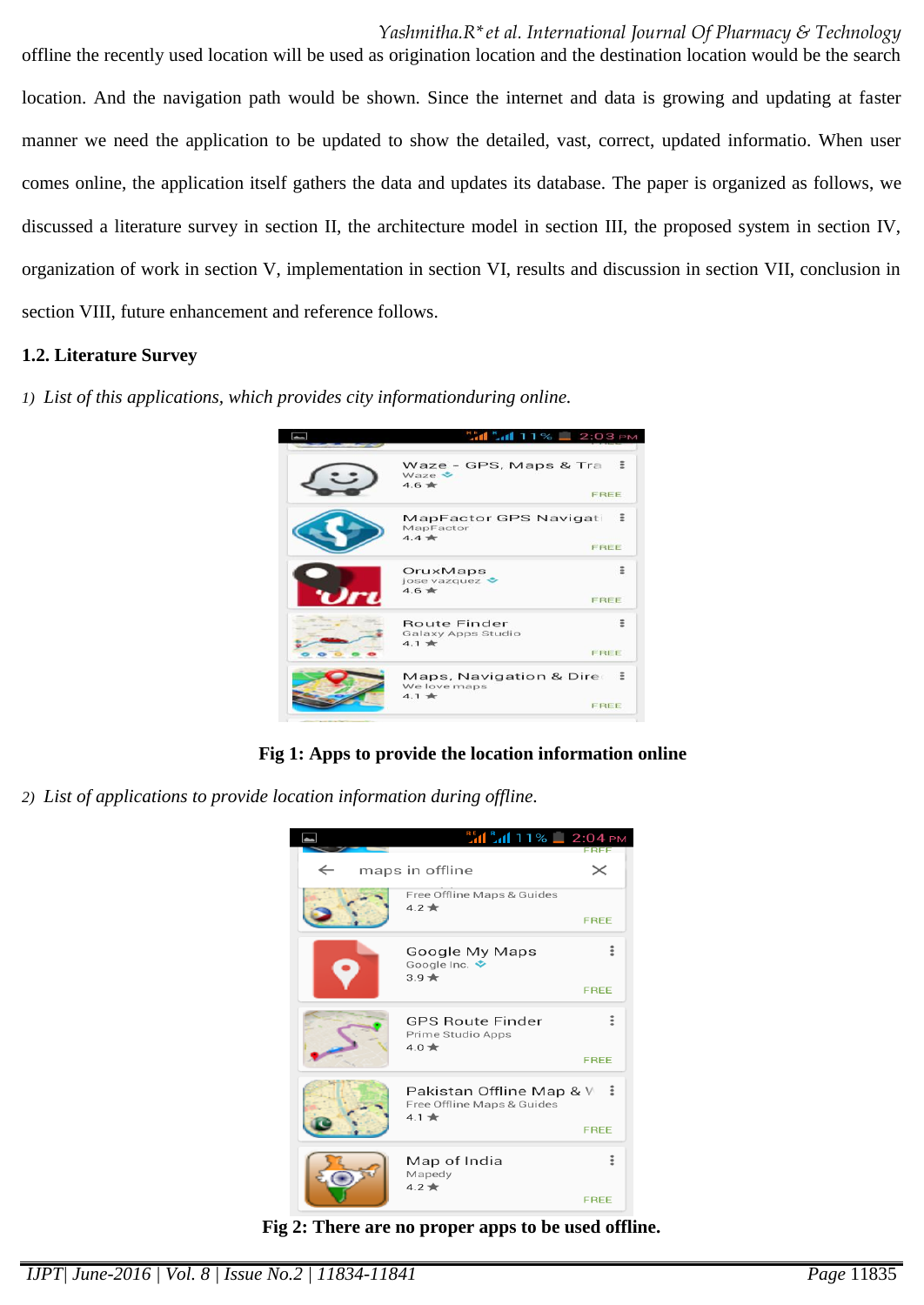#### *Yashmitha.R\*et al. International Journal Of Pharmacy & Technology*

The Taiwan Network Information Center, Taiwan began to conduct an annual survey on the number of internet users in Taiwan in year 2002. It is clear that there is a high abd steady growth of mobile of mobile users, indicates users between the year 2006 - 2015. It is clearly seen that there is an high and steady growth of mobile users, including Wi-Fi and Mobile Net, in Taiwan as a consequence of web service promotions and high quality network infrastructure. More importantly, half of Taiwan's population are mobile network users. Hence, it becomes an issue of immediate concern to provide users with a wide variety of mobile with services in a highly efficicent and reliable manner. A statistical data analysis made by Taiwan Tourism Bureau indicaes the number of visitors to Taiwan grew rapidly from 3.4 million (2005) to 9.9 million (2014). Furthurmore, as many as 72.6% of visitors, that is 7.2 million, arrived for tourism. In recent time, there is sharp raise in demand of tourisms information as consequence of policies as Chinese of backpackers admitted to Taiwan. Accordingly, there is definitely need to develop alternatives to conventional mobile to guiding systems, such that easy-to-use interface on mobile devices is develop can take input data from smart phone camera and QR/Bar code reader; users cab then have easy access tour information of interest in a direct manner. A survey conducted by Neilson Company points out that high percentage of mobile shoppers take pictures of QR/Bar code when shopping online. This provides the development of easy-to-use city guiding systems.

#### **2. Architecture model**

Fig.3 depicts the system Architecture and flow of user and server and interconnection of the user, server and GPS It organized in a way that supports reasoning about the structure of system which compromises system components, the externally visible property of those components and relationships (e.g. the behavior) between them. Architecture as shown in Fig 3 represents the overall process of our proposed system.



**Fig. 3: System Architecture.**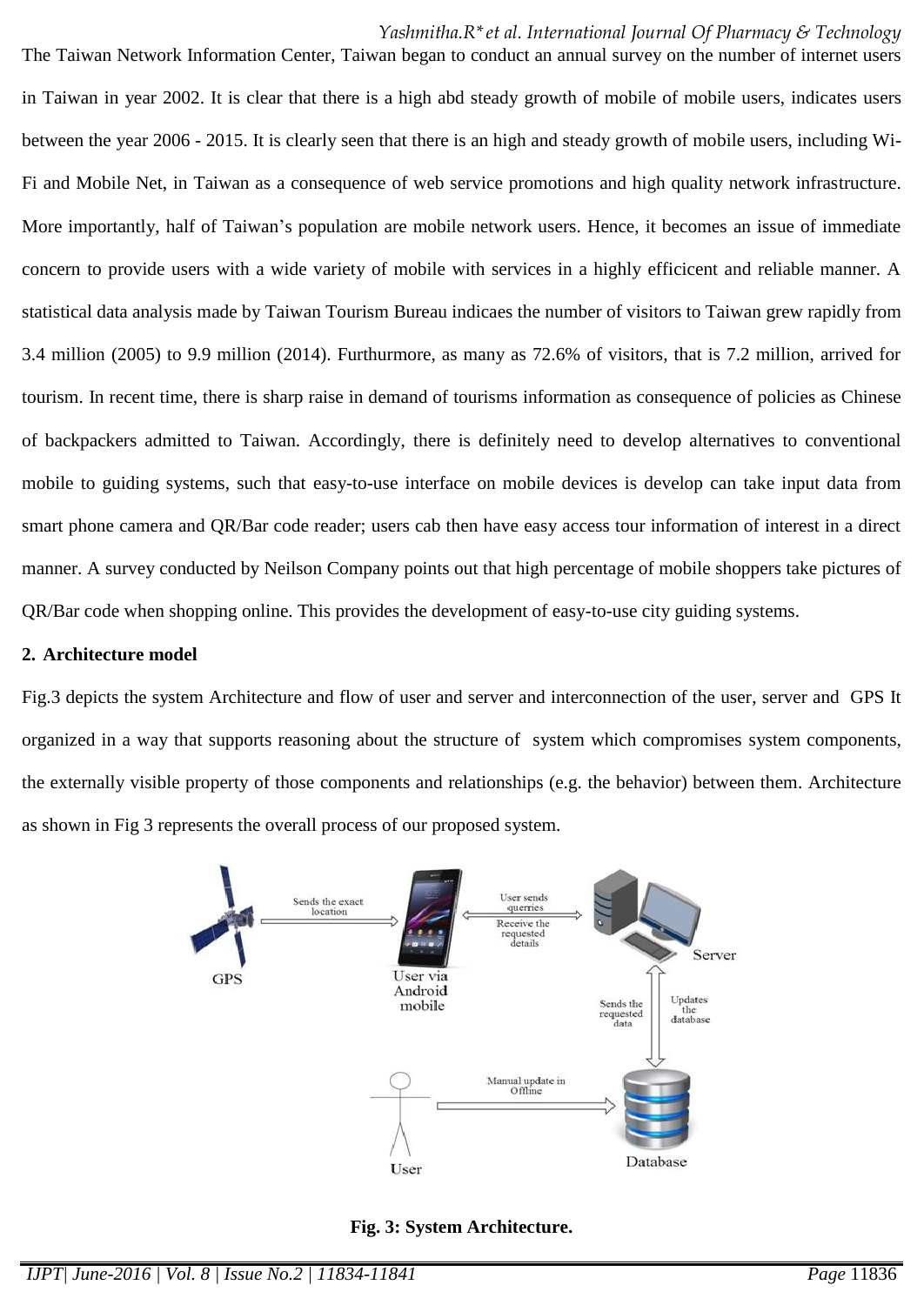#### **2.1 Proposed system**

In the proposed system, providing a platform where user can do location search, updation and query search. In location search, the user to choose the area of interest. And the detailed information on this location would be provided on groups like Schools, Colleges, Banks, ATMs, Police Station, Taluk office, hospitals, Electronic shops, Railway station, Airport, Court and forth on. This follows data mining algorithm.

Updation module is to keep the system up to date. It collects the information when network in on and upgrades the application. This done on admin and user mode. User mode is applicable for every user and updation made by each user is not visible to other.

Admin mode is generalised mode where the changes done is propagated to all users. Query search module is to provide user a means of search when the desired location information is unlnown.

This acts like a normal google search that is user can provide the same seach keys as he uses in google search. This is for offline database. Search module follows the Steming algorithm. And detailed study of each module follows.

## *2.2 Advantage of proposed system:*

- City information can be obtained during offline
- Application is updated when there is change in city information and this is done through frequent upgrades
- There is minimal use network as the data obtained during offline
- The database uses internal memory and of less space
- Related and relevant information is provided using the query search (keyword search)

## **3. Module description**

There are 4 modules in this application listed as below.

- Server Modules
- Searching in Offline and Online using Ontology
- Add and Share location
- Updating offline database

## **3.1 Service module**

This module mainly used to search the location of a particular place in online from our server. The user can able to download the location to the local database using the server. Here MYSQL is used.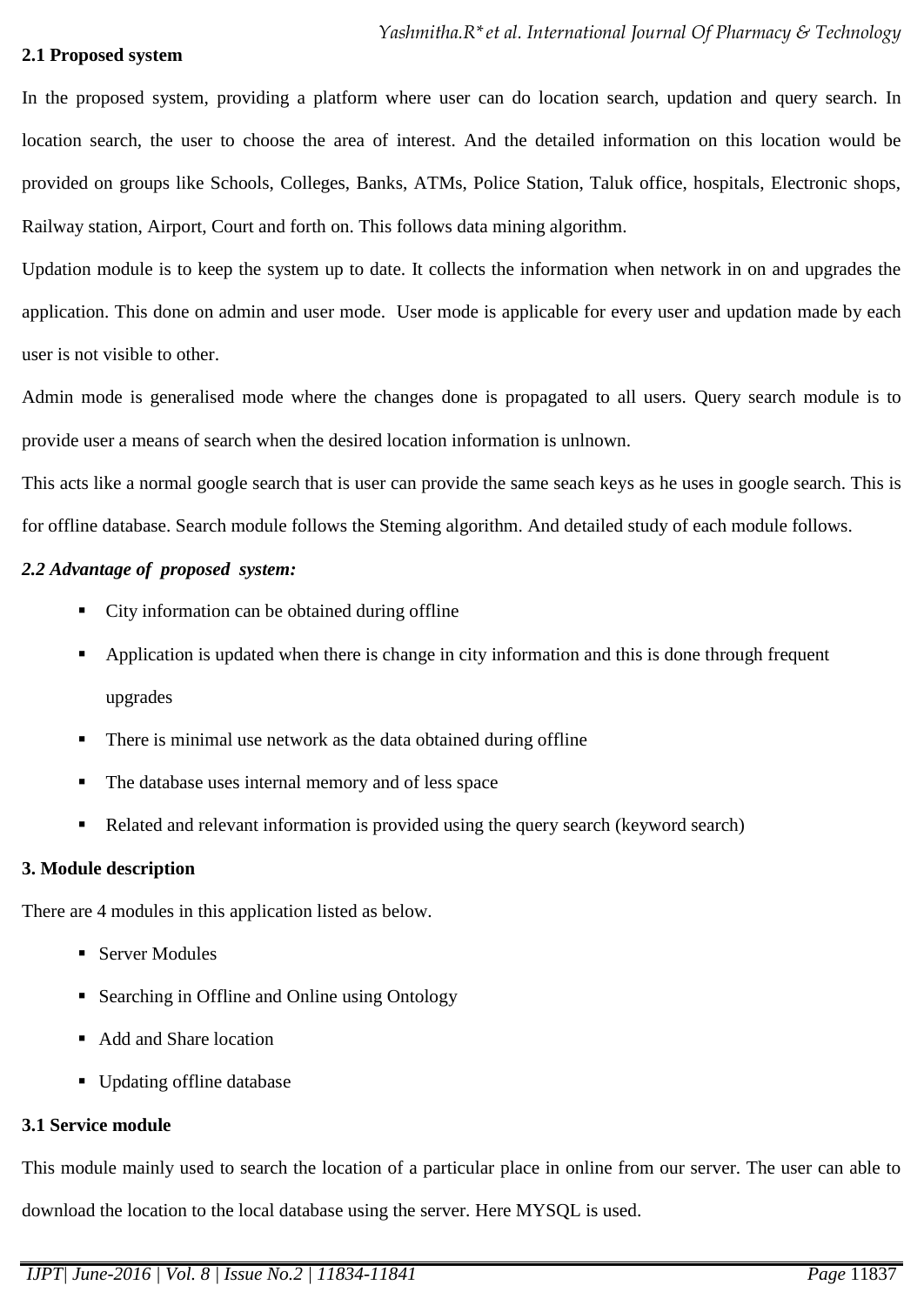## **3.2. Searching in offline and online using ontology**

In this module user can search location in online and in offline mode. The current location of the user can be obtained using indoor tracking technique and dead reckoning technique.

Indoor tracking is a network of device used to wirelessly(WIFI,GPS) locate the user's current location, who is located inside the building. Dead reckoning is a process that is designed to estimate current location based on previously determined location.

#### **3.3 Add and share location**

In this module the user can be able to add location details of particular place to the server using data offloading method. Data offloading method used to deliver the original data's to the targeted server from mobile device. After adding the location to server, server share location to other user who is all using this application.

#### **3.4 Updating offline database**

In our application we are using SQ Lite as a offline database. The user gets the data from the centralized server and data will be send to the SQ Lite. In this module the user can be able to update the location details from the server to the offline database.

#### **4. Experimental Results**

The proposed system is implemented with Pentium IV 2.4 GHz, the RAM used as 512 GB, the Hard Disk used as 40 GB, the Mobile Device is used an Smart Phones. The software used is Eclipse kepler IDE, the Back End is used as SQL YOG and MYSQL database**,** the Operating system is Windows7, coding language JAVA and Android. Input design is process of converting User- originated inputs to a computer based format.

Input Design is one of most expensive phase of the operation of computerized system and is often the major problem of a system. Application takes internal database information, GPS data during online. Frequent database updates happens during application upgrade.

Output Design generally refers to the result and information that are generated by the system from any end users, output is the main reason for developing system and the basis on which evaluate the usefulness of the application. The output designed in such a way, that is attractive, convenient and informative.

Services designed in Java with various features which make the web page output more pleasing and the client is designed using XML. As the outputs are most important sources of information to users, better design should improve the system's relationships with us and also will help in decision making.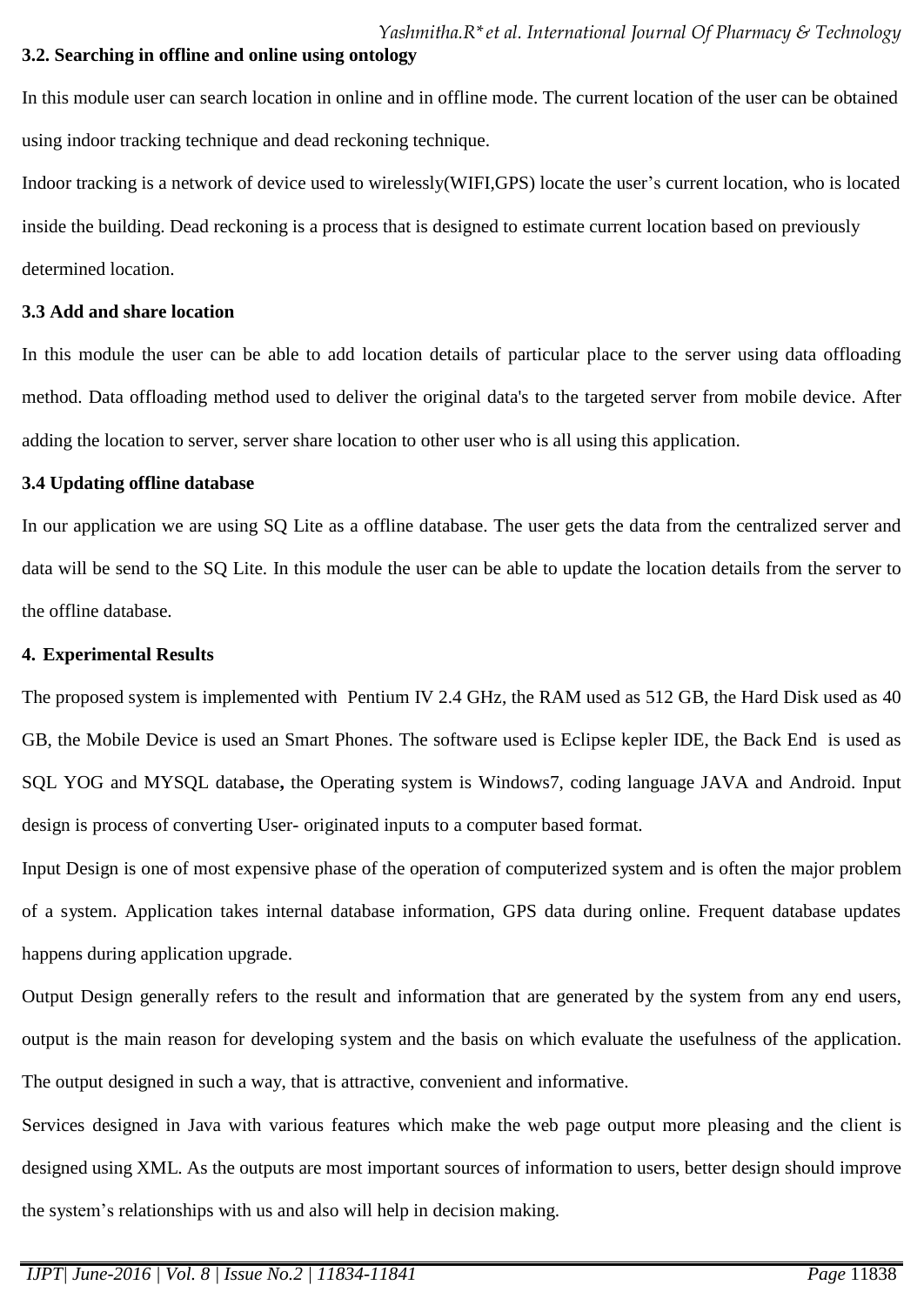### **4.1 Results and discussion**

The final outcome page consists of the followings.

**Location search:** This page provide user name and password this is the start up page for this application.



Fig.4 depicts the selection of online mode. Lets find the list of hospitals in location search. And below is the output. Fig.5. provides the list of hospitals in Chennai city. Upon selecting the hospital the app displays the path between user current location and hospital using google maps.



**Fig.6: Location search providing path between user current location and selected hospital location.**

**Add and share location** : The add and share module provides a means for user to add city information in their own local database that is every user data is unavailable for other user.

| 3 "I 4 15% 10:43 PM<br>Enter name | 术 3 3d 3d 15% ■ 10:43 PM<br><b>See 1989</b><br>Search Results:<br>Name: Vellamal | <b>H</b> 4 15% 10:44 PM<br>$\Rightarrow$ $\blacksquare$<br>Search Results:<br>saidapet, |
|-----------------------------------|----------------------------------------------------------------------------------|-----------------------------------------------------------------------------------------|
| Enter address                     | Address: 1/24, G.S.T. Road,<br>saidapet,                                         | Name: resort%20bluebay<br>Address: ecr%20road                                           |
| Hospital                          | Name: resort%20bluebay<br>Address: ecr%20road                                    | Name: aaaaa<br>Address: %C3%9Fddd                                                       |
| <b>Add Location</b>               | Name: aaaaa<br>Address: %C3%9Fddd                                                | Name: gggg<br>Address: tttt                                                             |
|                                   | Name: gggg<br>Address: tttt                                                      | Name: hai<br>Address: bye                                                               |
|                                   | Name: hai<br>Address: bye                                                        | Name: fff<br>Address: ggghjjjj                                                          |
|                                   | Name: fff<br>Addrese: ggghjijj                                                   | Name: yash<br>Address: bbb                                                              |
|                                   | Name: yash<br>Address: bbb                                                       | Name: nnnn<br>Address: mmmm                                                             |
| Fig.7: Add and share              | Fig.8: Residency Screen before<br>add and share screen                           | Fig.9: Residency screen after                                                           |
|                                   |                                                                                  | adding "nnnn" of location<br>$\epsilon$                                                 |

*IJPT| June-2016 | Vol. 8 | Issue No.2 | 11834-11841 Page* 11839

"mmmm"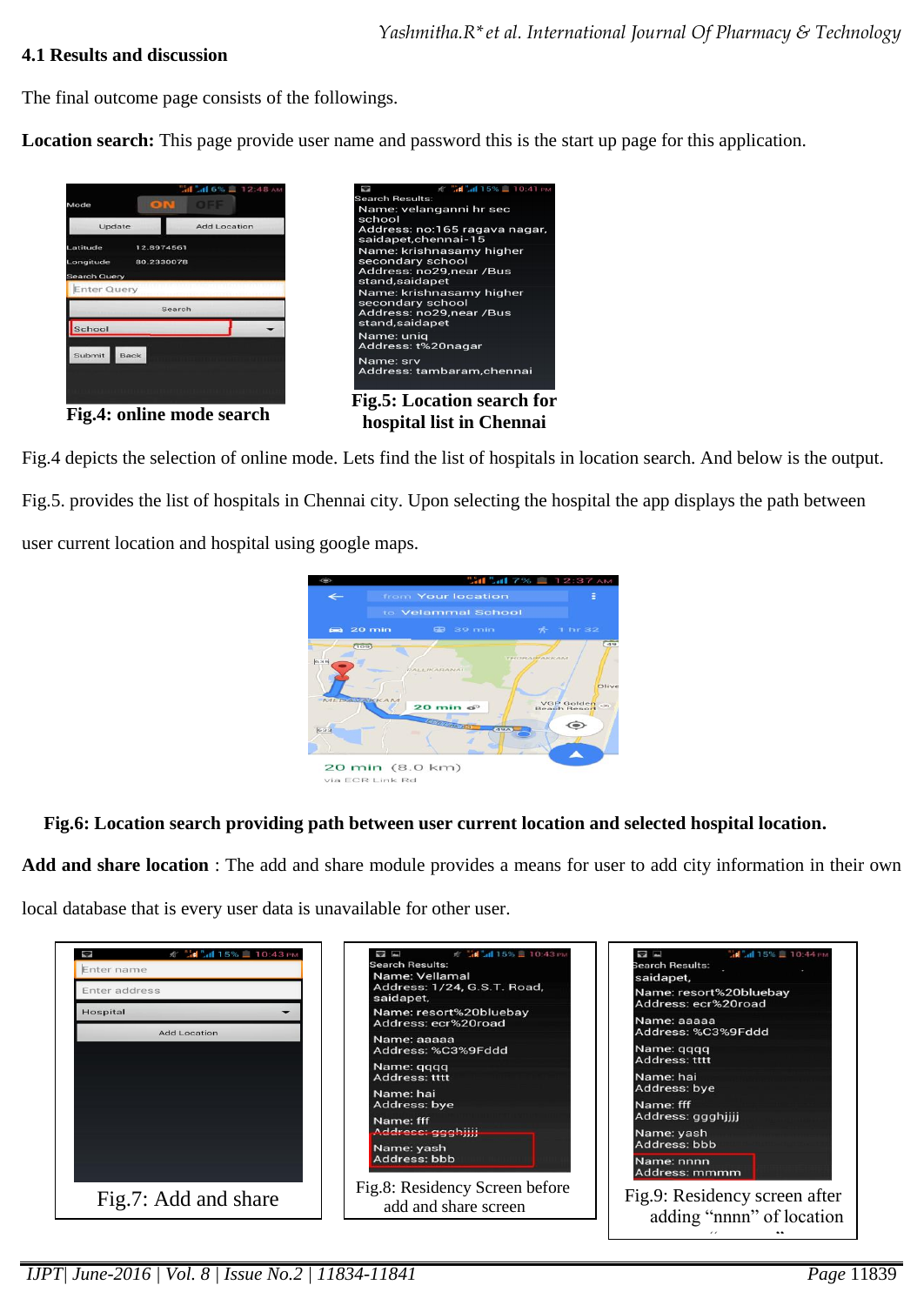User has to enter the name and address of the recidency in respective text boxes. Latest data for location search screen. User enters name of residency as "nnnn" and address as "mmmm" as shown in below fig9.

**Query search** : Query lets the user to search the information by providing the search keywords. User has to provide

the search keyword in the highlighted textbox as in Fig.11.

| <del>≰ <mark>"d</mark> "d 15%</del> <u>В</u> 10:33 PM<br>ON OF<br>Mode             | S M 41 15% 10:41 PM<br>$\Rightarrow$<br><b>DOFF</b><br>ON<br>Mode                  | ☆ "al "al 15% ■ 10:41 PM<br>$\blacklozenge$<br><b>Search Results:</b><br>Name: velanganni hr sec                                            |
|------------------------------------------------------------------------------------|------------------------------------------------------------------------------------|---------------------------------------------------------------------------------------------------------------------------------------------|
| Update<br><b>Add Location</b><br>Latitude<br>12.8974549<br>Longitude<br>80.2330047 | <b>Add Location</b><br>Update<br>12.8974549<br>Latitude<br>Longitude<br>80.2330047 | school<br>Address: no:165 ragava nagar,<br>saidapet, chennai-15<br>Name: krishnasamy higher<br>secondary school<br>Address: no29, near /Bus |
| Search Query<br><b>Enter Query</b><br>Search                                       | <b>Search Query</b><br>school<br>Search<br>Hotel<br>$\overline{\phantom{0}}$       | stand, saidapet<br>Name: krishnasamy higher<br>secondary school<br>Address: no29,near /Bus<br>stand, saidapet                               |
| Hospital<br>Submit<br>Back                                                         | Back<br>Submit                                                                     | Name: uniq<br>Address: t%20nagar<br>Name: srv<br>Address: tambaram, chennai                                                                 |
| Fig.10: Query search screen                                                        | Fig.11: Search key "School"                                                        | Fig.12: Output screen of "School"<br>search                                                                                                 |

**Figure 10 and 11 shows the query interface. Here user has provided the exact keyword. The matched details are shown in figure 12.** 

## **5. Conclusion**

The core component of this map is a location management scheme that provides offline and online location information in everyday lives. Each user searches his/her own location in map incrementally with a help of centralized server and a local server. We minimize energy consuption of a device by using a minimum set of sensors based on user activity. User privacy was also considered by designing a decentralized system.

Our belief is that the proposed approach complements current localization technology, taking an important step to expand the domain of mobile services to indoor environments in daily lives. Although focuses on the major source of user context (i.e., location), we believe that our approach is building block toward a sophisticated system that provide various user context, including both location and situation. In future, this work can be extended for users based on voice search.

## **References**

1. H. Lee, J. S. Choi, and R. Elmasri, "A static evidential network for context reasoning in home-based care," IEEE Trans. Syst., Man, Cybern. A, Syst., Humans, vol. 40, no. 6, pp. 1232–1243, Nov. 2010.